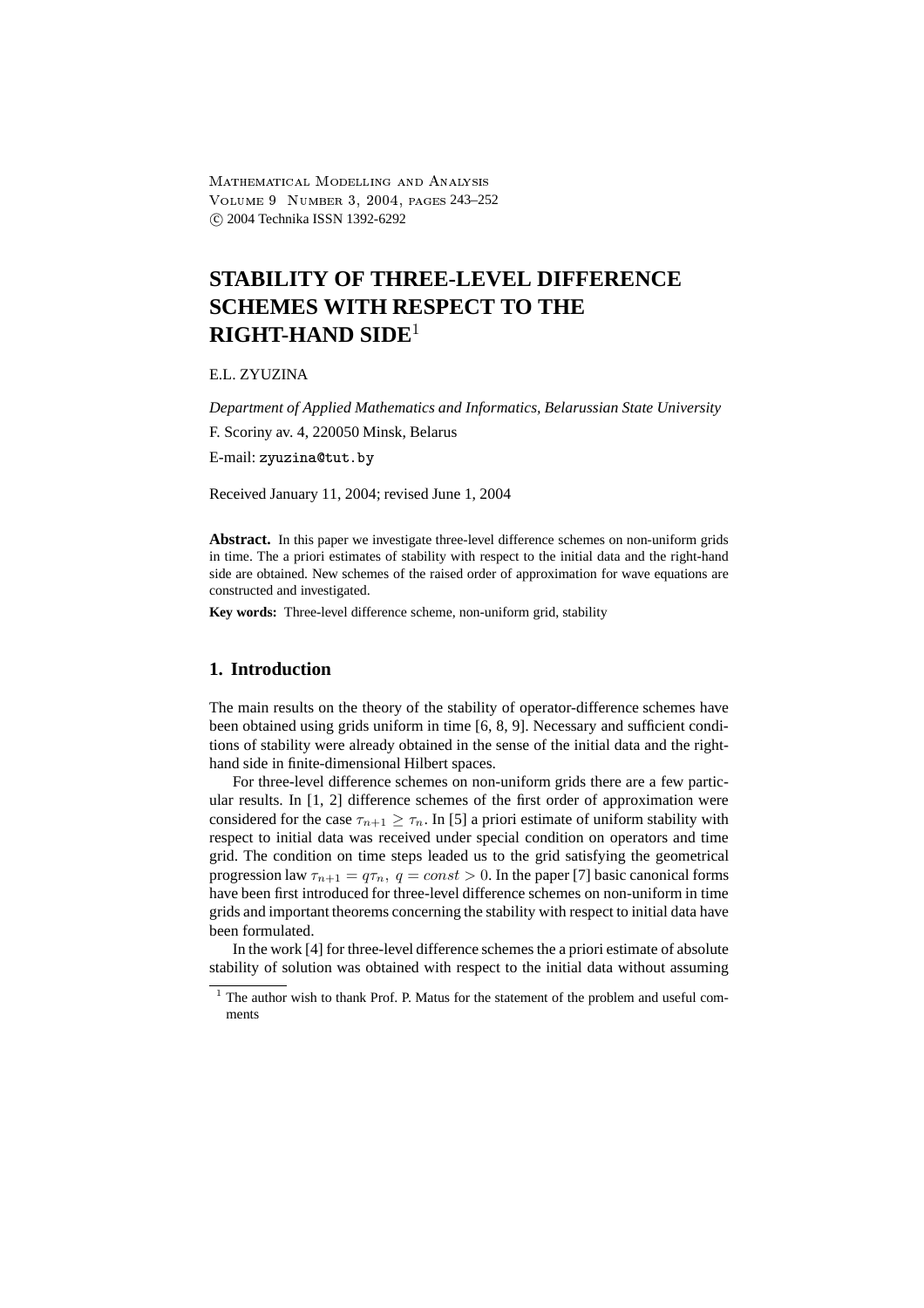the Lipschitz–continuity of operators on a time variable. In [4] the special case of grid  $\tau_{n+1} \geq \tau_n$  was discussed and the a priori estimate of stability of three-level operator-difference schemes with respect to the initial data and the right-hand side was received. However the technique introduced in [4] doesn't allow us to carry out the investigation for the inverse relations of time steps.

Investigation of stability with respect to the right-hand side of three-level difference schemes on non-uniform in time grids causes certain difficulties. In present work new a priori estimates of stability with respect to the initial data and the righthand side are received with the use of specific technique, which consists in separate investigation of two cases  $\tau_{n+1} \geq \tau_n$  and  $\tau_{n+1} \leq \tau_n$  and it is represented in proofs of Theorems 1, 2. The stability of new computational methods on non-uniform grids with respect to the initial data and the right-hand side is investigated on the basis of general a priori estimates obtained for three-level operator-difference schemes. Difference schemes of the second order of local approximation are constructed and investigated on non-uniform grids in time on standard stencils for hyperbolic equations. Computational experiments for introduced schemes confirm the theoretical results received.

#### **2. Statement of the Problem**

Let us note some features of the investigation of difference schemes on non-uniform in time grids. If in the initial differential problem the coefficients are constant, approximation on a non-uniform grid leads us to operator-difference schemes dependent on grid node  $t_n$ . If we require that these operators be Lipschitz–continuous, it would lead us to an unnatural condition of the quasi-uniformity of a time grid. The second problem is connected with a reduction of the order of local approximation when we go from a uniform grid to a non-uniform one.

The main problem we solve is to build new stable three-level difference schemes of the raised order of local approximation on the non-uniform grid using the standard stencils. We consider a three-level operator-difference scheme

$$
\begin{cases}\nDy_{\bar{t}\bar{t}} + By_{\hat{t}} + Ay = \varphi, \\
y_0 = u_0, \quad y_1 = u_1\n\end{cases}
$$
\n(2.1)

on a non-uniform in time grid

$$
\hat{\omega}_{\tau} = \{ t_n = t_{n-1} + \tau_n, \ n \in 1, 2, \cdots, N, \ t_0 = 0, \ t_N = T \} = \hat{\omega}_{\tau} \cup \{ 0, T \} . \tag{2.2}
$$

Here  $y = y_n = y(t_n) \in H$  is the sought function;  $u_0, u_1, \varphi(t_n) \in H$  are given; H is the finite-dimensional Hilbert space;  $D$ ,  $B$ ,  $A$  are linear operators acting in  $H$ ;

$$
y_{\bar{t}\bar{t}} = \frac{y_t - y_{\bar{t}}}{\tau^*}, \quad y_t = \frac{y_{n+1} - y_n}{\tau_{n+1}}, \quad y_{\bar{t}} = \frac{y_n - y_{n-1}}{\tau_n}, \quad y_{\frac{\circ}{t}} = \frac{y_{n+1} - y_{n-1}}{\tau_n + \tau_{n+1}},
$$
  

$$
\hat{y} = y_{n+1}, \quad \check{y} = y_{n-1}, \quad \tau = \tau_n, \quad \tau_+ = \tau_{n+1}, \quad \tau^* = 0.5(\tau_n + \tau_{n+1}),
$$
  

$$
y^{(\sigma_1, \sigma_2)} = \sigma_1 \hat{y} + (1 - \sigma_1 - \sigma_2)y + \sigma_2 \check{y}, \quad y^{(0.5)} = 0.5(\hat{y} + \check{y}).
$$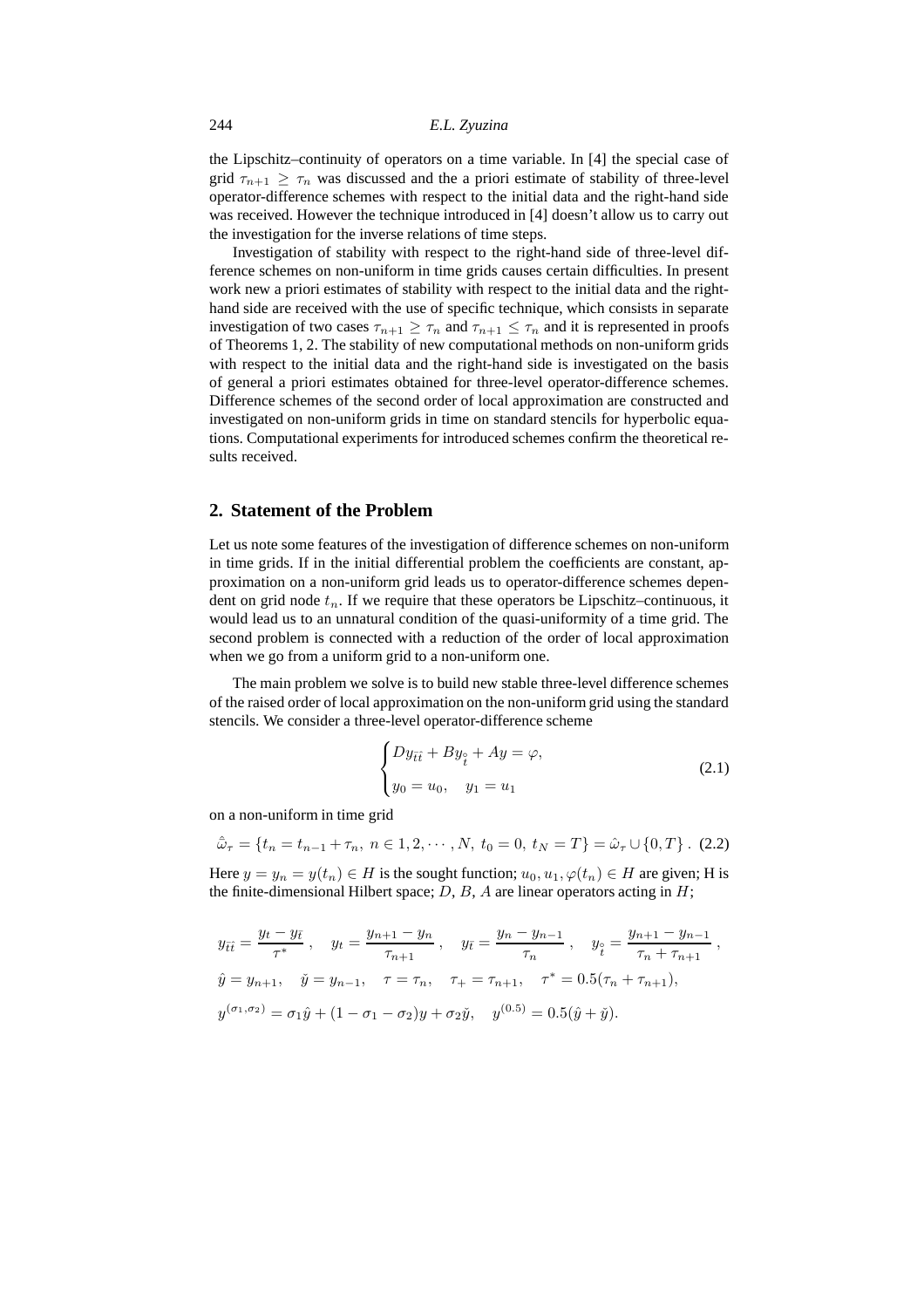For any arbitrary functions  $u, v \in H$  the Cauchy–Schwartz inequality and the  $\varepsilon$ -inequality hold true:

$$
|(u, v)| \le ||u|| ||v|| \le \varepsilon ||u||^2 + \frac{1}{4\varepsilon} ||v||^2, \quad \varepsilon > 0
$$
 (2.3)

For the self-adjoint and nonnegative operator  $A$  we define a semi-norm of the grid function  $u$ :

$$
||u||_A^2 = (Au, u), \quad A = A^* \ge 0.
$$

To obtain a priori estimates of stability with respect to the right-hand side we'll use stability conditions with respect to the initial data [4].

## **3. Auxiliary Results**

Let us formulate some auxiliary results separately for cases when  $\tau_{n+1} \geq \tau_n$  and  $\tau_{n+1} \leq \tau_n$ .

**Theorem 1.** *Let operators of scheme* (2.1) *satisfy the following conditions*

$$
D(t) = D^*(t) > 0, \quad A = A^* > 0,
$$
\n(3.1)

$$
R = D - \frac{\tau_n \tau_{n+1}}{4} A > 0,
$$
\n(3.2)

$$
B \ge \frac{\tau_{n+1} - \tau_n}{4} A, \quad \tau_{n+1} \ge \tau_n.
$$
 (3.3)

*Let* R, A *be constant operators. Then the solution of problem* (2.1) *is stable with respect to the initial data and the right-hand side and the following estimate is valid:*

$$
||y_{t,n}||_{R} + ||y_{n}^{(0.5)}||_{A} \leq \sqrt{2} \left( ||y_{t,0}||_{R} + ||y_{0}^{(0.5)}||_{A} + \sum_{k=1}^{n} \tau_{k+1} ||\varphi_{k}||_{R^{-1}} \right). \tag{3.4}
$$

*Proof.* To prove the theorem we scalar multiply scheme (2.1) by  $2\tau^* y_i$ :

$$
2\tau^* \left(Dy_{\bar{t}\hat{t}}, y_{\stackrel{\circ}{t}}\right) + 2\tau^* \left(By_{\stackrel{\circ}{t}}, y_{\stackrel{\circ}{t}}\right) + 2\tau^* \left(Ay, y_{\stackrel{\circ}{t}}\right) = 2\tau^*(\varphi, y_{\stackrel{\circ}{t}}).
$$

Using the proof of Theorem 4.1 [4] and the following representation

$$
2\tau^*(\varphi, y_{\hat{t}}) = \tau_{n+1}(\varphi, y_t) + \tau_n(\varphi, y_{\bar{t}}),
$$

we receive the energy inequality:

$$
||y_t||_R^2 + ||y_n^{(0.5)}||_A^2 - (||y_{\bar{t}}||_R^2 + ||y_{n-1}^{(0.5)}||_A^2) + \tau^* \frac{\tau_+ - \tau}{2} ||y_{\bar{t}\bar{t}}||_R^2
$$
  
+ 
$$
2\tau^* ||y_{\bar{t}}||_{B - \frac{\tau_+ - \tau}{4}A}^2 = \tau_{n+1}(\varphi, y_t) + \tau_n(\varphi, y_{\bar{t}}).
$$
 (3.5)

In conditions of the theorem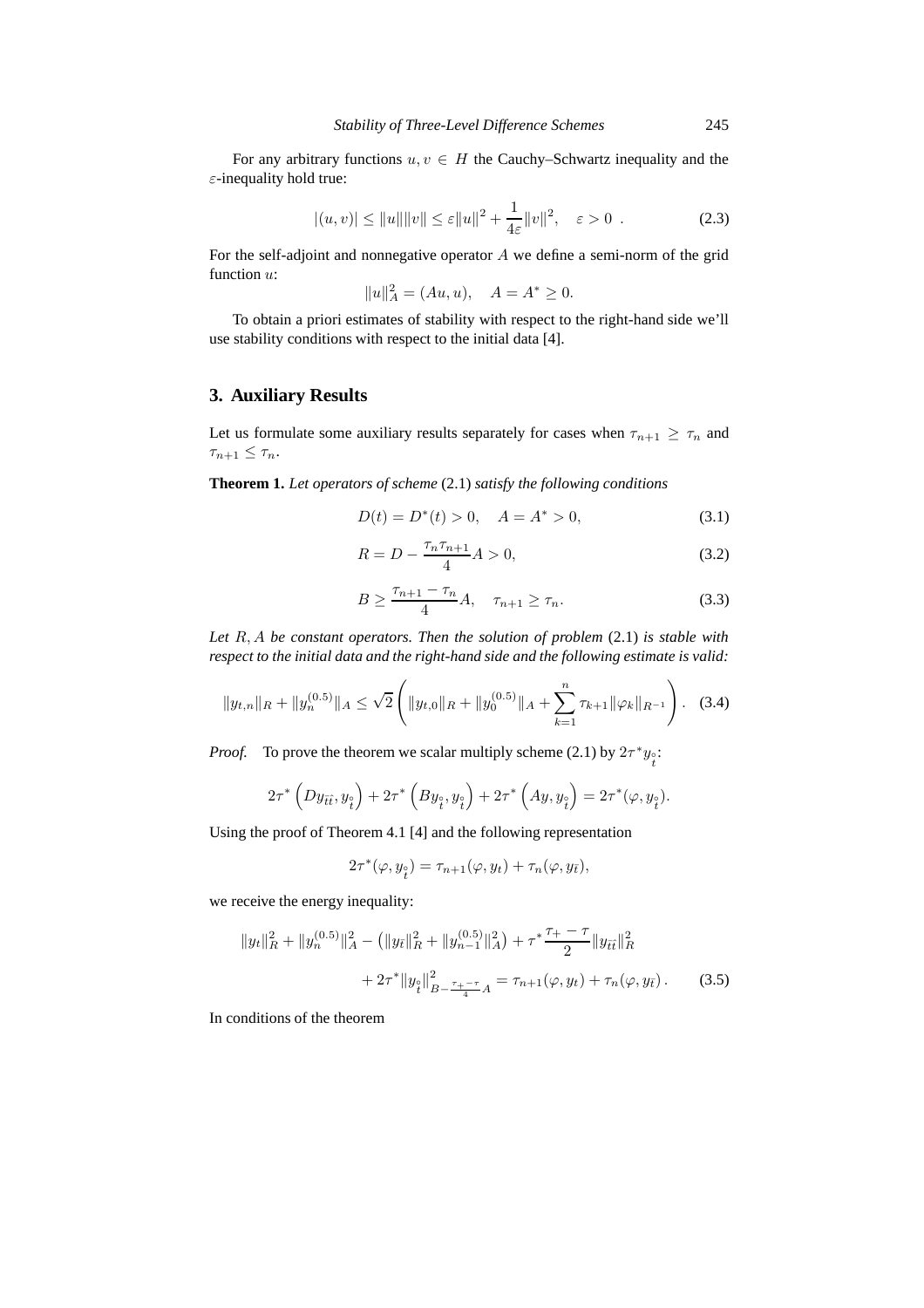246 *E.L. Zyuzina*

 $||y_t||_R^2 + ||y_n^{(0.5)}||_A^2 - (||y_{\bar{t}}||_R^2 + ||y_{n-1}^{(0.5)}||_A^2) \le \tau_{n+1}(\varphi, y_t) + \tau_n(\varphi, y_{\bar{t}}).$ 

Let us introduce a notation

$$
G = \|y_t\|_R^2 + \|y_n^{(0.5)}\|_A^2.
$$
\n(3.6)

Then taking into account that  $\tau_{n+1} \geq \tau_n$  and using the Cauchy–Schwartz inequality  $(2.3)$ , we have

$$
\tau G_{\bar{t}} \leq \tau_{+}(\varphi, y_{t}) + \tau(\varphi, y_{\bar{t}}) \leq \tau_{+} ||\varphi||_{R^{-1}} ||y_{t}||_{R} + \tau ||\varphi||_{R^{-1}} ||y_{\bar{t}}||_{R}
$$
  
\n
$$
\leq \tau_{+} ||\varphi||_{R^{-1}} (||y_{t}||_{R} + ||y_{\bar{t}}||_{R}) \leq \tau_{+} ||\varphi||_{R^{-1}} (G^{1/2} + \check{G}^{1/2}).
$$
\n(3.7)

Using the following identity [3]:

$$
\left(G^{1/2}\right)_{\bar{t}} = \frac{G^{1/2} - \check{G}^{1/2}}{\tau_n} = \frac{G - \check{G}}{\tau_n (G^{1/2} + \check{G}^{1/2})} = \frac{G_{\bar{t}}}{G^{1/2} + \check{G}^{1/2}}\tag{3.8}
$$

from (3.7) we get the estimate

$$
\tau_n\left(G^{1/2}\right)_{\bar{t}} \leq \tau_{n+1} ||\varphi||_{R^{-1}},
$$

or

$$
\left( \|y_{t,n}\|_{R}^2 + \|y_n^{(0.5)}\|_{A}^2 \right)^{1/2} \le \left( \|y_{\bar{t},n}\|_{R}^2 + \|y_{n-1}^{(0.5)}\|_{A}^2 \right)^{1/2} + \tau_{n+1} \|\varphi_n\|_{R^{-1}}.
$$

And then we have

$$
\left( \|y_{t,n}\|_{R}^{2} + \|y_{n}^{(0.5)}\|_{A}^{2} \right)^{1/2} \leq \left( \|y_{t,0}\|_{R}^{2} + \|y_{0}^{(0.5)}\|_{A}^{2} \right)^{1/2} + \sum_{k=1}^{n} \tau_{k+1} \|\varphi_{k}\|_{R^{-1}}.
$$
\n(3.9)

Now using the evident relations:

$$
|a| + |b| \le \sqrt{2(a^2 + b^2)}, \quad \sqrt{a^2 + b^2} \le |a| + |b|,\tag{3.10}
$$

the statement of the theorem follows from inequality (3.9).  $\blacksquare$ 

In order to formulate the theorem about stability for the inverse relations of time steps we rewrite the three–level operator–difference scheme (2.1) in the following form:

$$
\begin{cases}\nD\frac{y_{n+1} - 2y_n + y_{n-1}}{\tau_n \tau_{n+1}} + \left(B - \frac{\tau_{n+1} - \tau_n}{\tau_{n+1} \tau_n} D\right) \frac{y_{n+1} - y_{n-1}}{2\tau^*} + Ay_n = \varphi_n, \\
y_0 = u_0, \quad y_1 = u_1.\n\end{cases} \tag{3.11}
$$

**Theorem 2.** *Let operators*  $D(t)$ ,  $B(t)$ ,  $A$  *satisfy the following conditions:* 

$$
D(t) = D^*(t) > 0, \quad B(t) > 0, \quad A = A^* > 0,\tag{3.12}
$$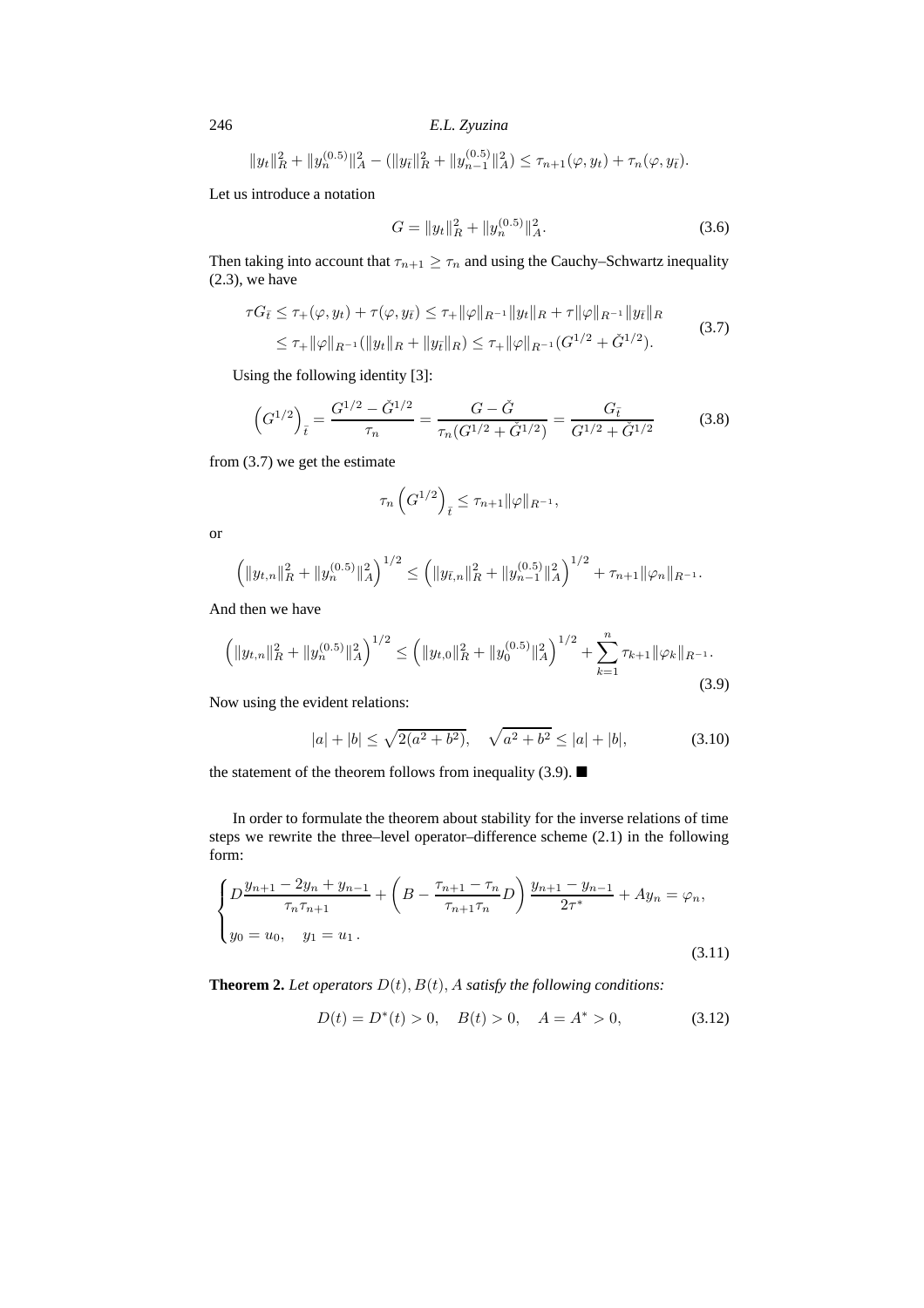*Stability of Three-Level Difference Schemes* 247

$$
R = D - \frac{\tau_n \tau_{n+1}}{4} A > 0,
$$
\n(3.13)

*and operators* A*,* R *are constant. Let*

$$
\tau_{n+1} \le \tau_n \tag{3.14}
$$

*Then operator-difference scheme* (2.1) *is stable with respect to the initial data and the right-hand side and the a priori estimate is true:*

$$
||y_{t,n}||_{R} + ||y_{n}^{(0.5)}||_{A} \leq \frac{\tau_{1}\sqrt{2}}{\tau_{n+1}} \left\{ ||y_{t}(0)||_{R} + ||y_{0}^{(0.5)}||_{A} + \sum_{k=1}^{n} \tau_{k} ||\varphi_{k}||_{R^{-1}} \right\}.
$$
\n(3.15)

*Proof.* Let us scalarly multiply scheme (3.11) by  $\tau_n \tau_{n+1}(y_{n+1} - y_{n-1})$  and use representations for scalar products given in Theorem 4.1 [4]:

$$
(D((y_{n+1}-y_n)-(y_n-y_{n-1})), (y_{n+1}-y_n)+(y_n-y_{n-1}))
$$
  
+
$$
\left(\left(\frac{\tau_n\tau_{n+1}}{2\tau^*}B - \frac{\tau_{n+1}-\tau_n}{2\tau^*}D\right)(y_{n+1}-y_{n-1}), y_{n+1}-y_{n-1}\right)
$$
  
+
$$
\tau_n\tau_{n+1}(Ay_n, y_{n+1}-y_{n-1}) = \tau_n\tau_{n+1}(\varphi, y_{n+1}-y_{n-1}).
$$

Taking into consideration conditions of the theorem (3.12), (3.13) and the following identity

$$
\tau_n \tau_{n+1}(\varphi, y_{n+1} - y_{n-1}) = \tau_n \tau_{n+1}(\varphi, \tau_{n+1} y_t) + \tau_n \tau_{n+1}(\varphi, \tau_n y_{\bar{t}}),
$$

we get the energy inequality

$$
\tau_{n+1}^2 \|y_t\|_{R}^2 + \tau_n \tau_{n+1} \|y_n^{(0.5)}\|_{A}^2 - (\tau_n^2 \|y_t\|_{R}^2 + \tau_n \tau_{n+1} \|y_{n-1}^{(0.5)}\|_{A}^2)
$$
  
 
$$
\leq \tau_n \tau_{n+1}(\varphi, \tau_{n+1} y_t) + \tau_n \tau_{n+1}(\varphi, \tau_n y_t).
$$
 (3.16)

Since  $\tau_{n+1}^2 \leq \tau_n \tau_{n+1} \leq \tau_n^2$  (see (3.14)), then expression (3.16) takes the following form:

$$
\tau_{n+1}^2(\|y_t\|_{R}^2 + \|y_n^{(0.5)}\|_{A}^2) - \tau_n^2(\|y_{\bar{t}}\|_{R}^2 + \|y_{n-1}^{(0.5)}\|_{A}^2) \leq \tau_n^2((\varphi, \tau_{n+1}y_t) + (\varphi, \tau_ny_{\bar{t}})).
$$

Using notation (3.6) and the Cauchy–Schwartz inequality, we rewrite the last relation:

$$
\tau_n(\tau_{n+1}^2 G_n)_{\bar{t}} \leq \tau_n^2(\tau_{n+1}(\varphi, y_t) + \tau_n(\varphi, y_{\bar{t}}))
$$
  
 
$$
\leq \tau_n^2 \|\varphi\|_{R^{-1}}(\tau_{n+1} G_n^{1/2} + \tau_n G_{n-1}^{1/2}). \tag{3.17}
$$

Let us note that the following identity similar to (3.8) is valid:

$$
\left(\tau_{n+1}G_n^{1/2}\right)_{\bar{t}} = \frac{\tau_{n+1}G_n^{1/2} - \tau_n G_{n-1}^{1/2}}{\tau_n} = \frac{\tau_{n+1}^2 G_n - \tau_n^2 G_{n-1}}{\tau_n(\tau_{n+1}G_n^{1/2} + \tau_n G_{n-1}^{1/2})}
$$

$$
= \frac{(\tau_{n+1}^2 G_n)_{\bar{t}}}{\tau_{n+1}G_n^{1/2} + \tau_n G_{n-1}^{1/2}}.
$$
(3.18)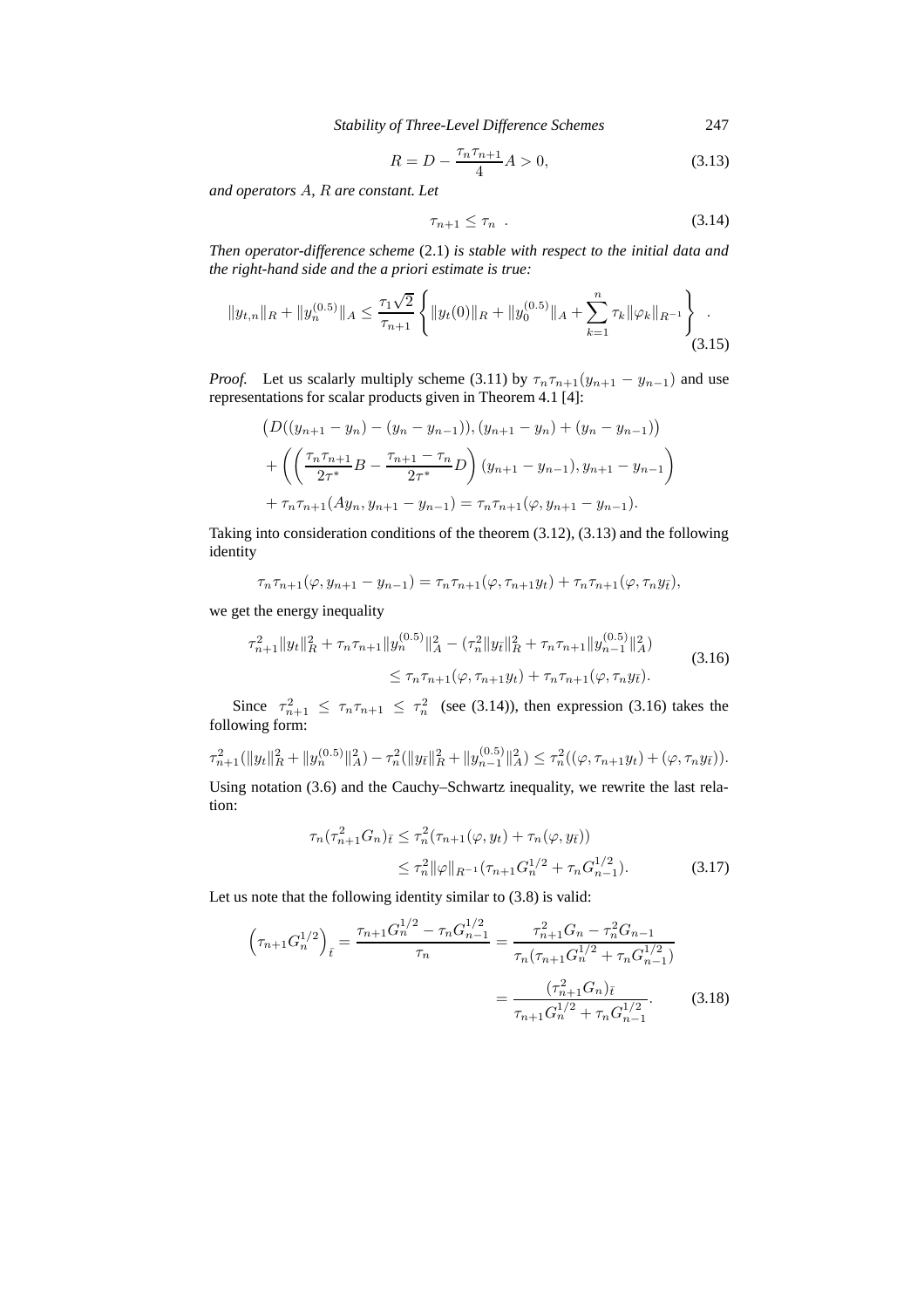248 *E.L. Zyuzina*

Taking into account identity  $(3.18)$  we receive from  $(3.17)$  the following estimate:

$$
\tau_n(\tau_{n+1}^2 G_n)_{\bar{t}} \le \tau_n^2 \|\varphi\|_{R^{-1}}
$$

or

$$
\tau_{n+1}(\|y_{t,n}\|_{R}^{2} + \|y_{n}^{(0.5)}\|_{A}^{2})^{1/2}
$$
\n
$$
\leq \tau_{n}(\|y_{t,n-1}\|_{R}^{2} + \|y_{n-1}^{(0.5)}\|_{A}^{2})^{1/2} + \tau_{n}^{2} \|\varphi\|_{R^{-1}}.
$$
\n(3.19)

Recursively we get

$$
\tau_{n+1}(\|y_{t,n}\|_{R}^{2} + \|y_{n}^{(0.5)}\|_{A}^{2})^{1/2} \leq \tau_{1} \left\{ (\|y_{t}(0)\|_{R}^{2} + \|y_{0}^{(0.5)}\|_{A}^{2})^{1/2} + \sum_{k=1}^{n} \tau_{k} \|\varphi_{k}\|_{R^{-1}} \right\}.
$$
\n(3.20)

Now using relations (3.10) from the last inequality one can easy get a priori estimate  $(3.15)$ .

*Remark 1.* Let us note that stability estimates (3.4), (3.15) are received without using the Gronuoll lemma, which is usually applied for investigation of stability with respect to the right-hand side, and the estimates don't include the constant  $e^{cT}$ , which becomes large with the growth of  $T$ . If the series

$$
\sum_{k=1}^{n} \tau_{k+1} ||\varphi_k||_{R^{-1}}, \quad \sum_{k=1}^{n} \tau_k ||\varphi_k||_{R^{-1}}
$$

converge when  $n \to \infty$ , then estimates (3.4), (3.15) express the global stability of three-level difference scheme (2.1).

# **4. Stability with Respect to the Right-Hand Side on Arbitrary Grids**

Let us combine the results obtained and formulate general theorem about uniform stability of three-level operator-difference schemes. We assume an arbitrary time grid, where principle of mesh refinement changes  $k$  times [4]:

**Figure 1.** The non-uniform time grid.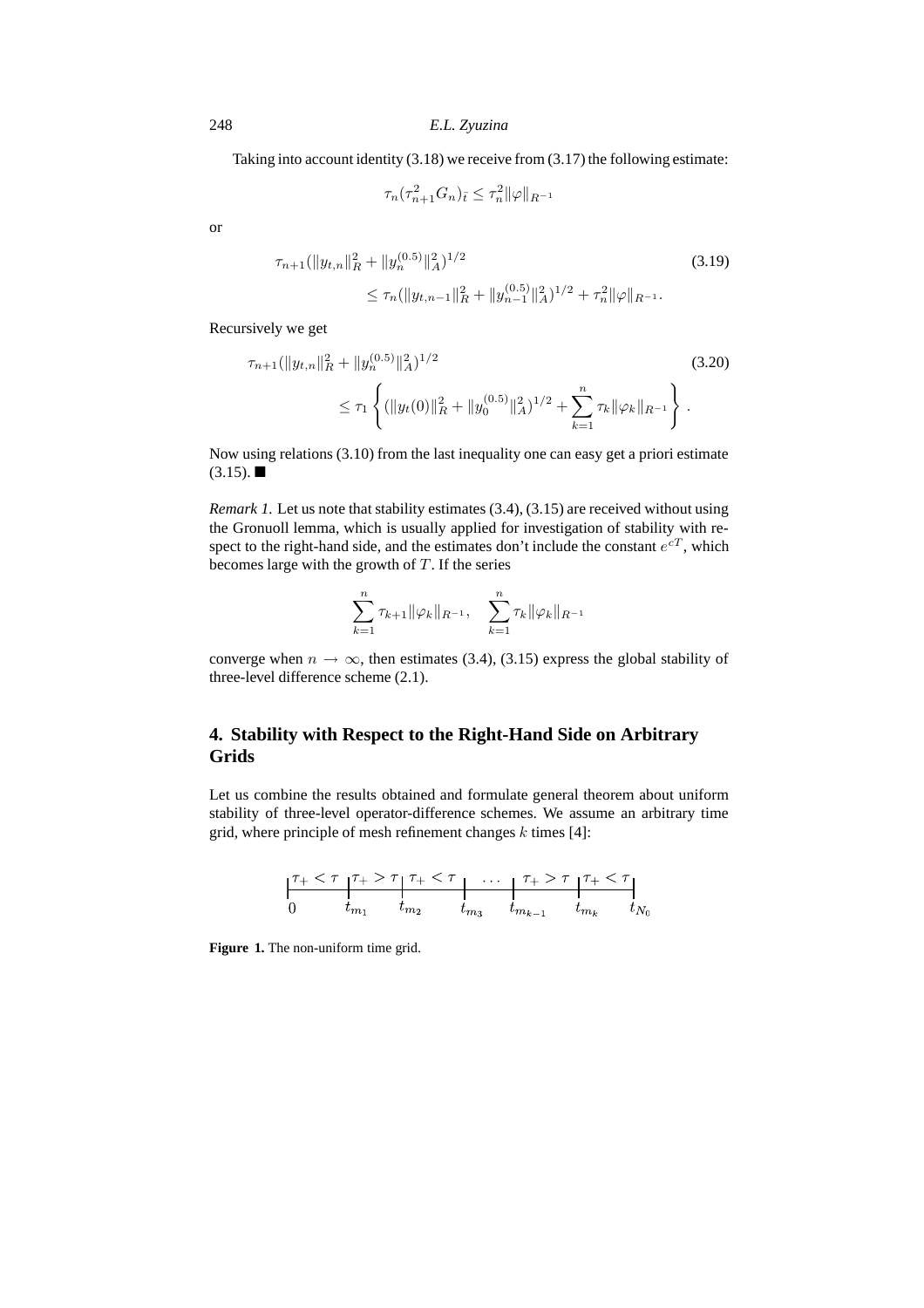**Theorem 3.** We assume that operators of difference scheme (2.1)  $D(t)$ ,  $B(t)$ , A sat*isfy the following conditions:*

$$
D(t) = D^*(t) > 0, \quad A = A^* > 0,
$$
\n(4.1)

$$
R = D - \frac{\tau_n \tau_{n+1}}{4} A > 0, \quad B \ge \max\left\{\frac{\tau_{n+1} - \tau_n}{4} A, 0\right\},\tag{4.2}
$$

*and* A*,* R *are constant operators. We also assume that time steps are interrelated as*

$$
\frac{\tau_{m_j}}{\tau_{m_{j+1}}} \le c_{m_{j+1}} \le c_0, \quad j = 0, 1, \dots, k,
$$
\n
$$
\tau_{m_0} = \tau_1, \quad \tau_{m_{k+1}} = \tau_{N_0},
$$
\n(4.3)

*where* k *is the finite number of changes of mesh refinement principle.*

*Then the solution of problem* (2.1) *is stable with respect to the initial data and the right-hand side, and for arbitrary*  $\tau_n$  *the following a priori estimate holds true (an absolute stability):*

$$
\left( \|y_{t,n}\|_{R}^{2} + \|y_{n}^{(0.5)}\|_{A}^{2} \right)^{1/2} \leq c_{0}^{k} \left( \|y_{t,0}\|_{R}^{2} + \|y_{0}^{(0.5)}\|_{A}^{2} \right)^{1/2} + \sum_{s=1}^{N_{0}-1} \max\{\tau_{s}, \tau_{s+1}\} \|\varphi_{s}\|_{R^{-1}}.
$$
\n(4.4)

*Proof.* Let  $t \in [t_{m_k}, t_{N_0}]$  and time steps become finer to the end of the interval. Then according to Theorem 2 (see (3.20)) the following estimate is valid:

$$
||y_{n+1}||_1 \le \frac{\tau_{m_k}}{\tau_{N_0}} \left\{ ||y_{m_k}||_1 + \sum_{s=m_k}^{N_0-1} \tau_s ||\varphi_s||_{R^{-1}} \right\},
$$
  
\n
$$
n = m_k, m_k + 1, ..., N_0 - 1,
$$
\n(4.5)

where

$$
||y_{n+1}||_1 = \left(||y_{t,n}||_R^2 + ||y_n^{(0.5)}||_A^2\right)^{1/2}.
$$

Let in the moment  $t_{m_k}$  the principle of mesh refinement changes, i. e., the time steps become related as  $\tau_{+} > \tau$ . Then according to the Theorem 1 (see (3.9))

$$
||y_{n+1}||_1 \le ||y_{m_{k-1}}||_1 + \sum_{s=m_{k-1}}^{m_k-1} \tau_{s+1} ||\varphi_s||_{R^{-1}},
$$
  

$$
n = m_{k-1}, m_{k-1} + 1, \cdots, m_k - 1.
$$

Substituting the last inequality to (4.5), we get the estimate

$$
||y_{n+1}||_1 \le \frac{\tau_{m_k}}{\tau_{N_0}} \left( ||y_{m_{k-1}}||_1 + \sum_{s=m_{k-1}}^{N_0-1} \max{\{\tau_s, \tau_{s+1}\}} ||\varphi_s||_{R^{-1}} \right),
$$
\n
$$
n = m_{k-1}, \dots, N_0 - 1.
$$
\n(4.6)

Recursively continuing (4.6) and taking into account steps interrelations (4.3), we receive the required estimate of stability.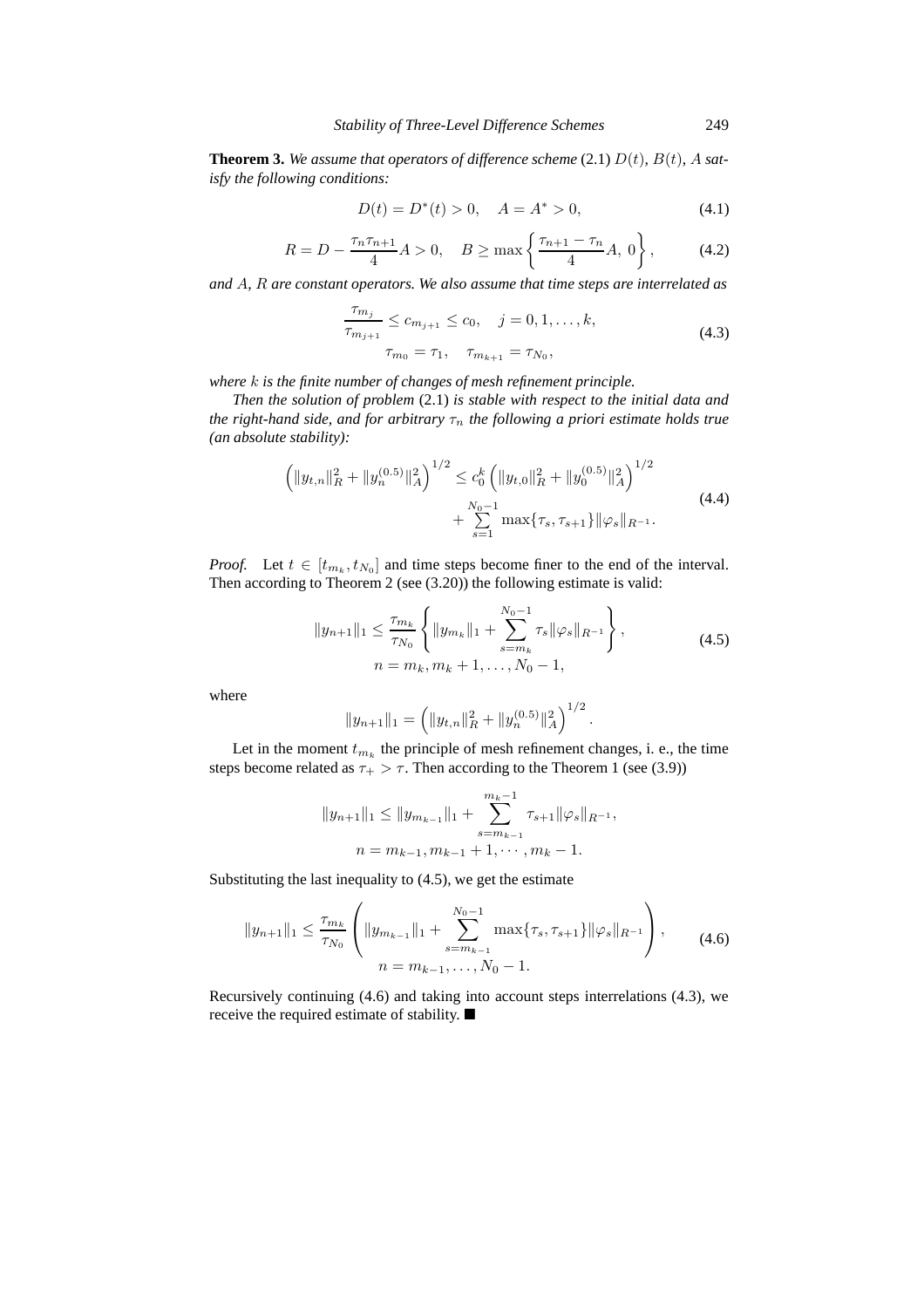250 *E.L. Zyuzina*

### **5. Examples**

#### **5.1. Wave equation**

In the domain  $\overline{Q} = \overline{Q} \cup [0, T], \overline{Q} = \{0 \le x \le l\}$  it is necessary to find the solution of the first boundary value problem for the one dimensional wave equation:

$$
\frac{\partial^2 u}{\partial t^2} = \frac{\partial^2 u}{\partial x^2} + f(x, t), \quad 0 < x < l, \quad t > 0,\tag{5.1}
$$

$$
u(0, t) = u(l, t) = 0
$$
,  $u(x, 0) = u_0(x)$ ,  $\frac{\partial u}{\partial t}(x, 0) = \bar{u}_0(x)$ . (5.2)

On the uniform space grid  $\bar{\omega}_h = \{x_i = ih, i = \overline{0, N}, hN = l\}$  and the nonuniform time grid  $(2.2)$  we replace the problem  $(5.1)$ ,  $(5.2)$  by the class of difference schemes with weights

$$
y_{\bar{t}\bar{t}} + Ay^{(\sigma_1, \sigma_2)} = \varphi, \quad y_0 = u_0, \quad y_1 = u_1,\tag{5.3}
$$

where

$$
y^{(\sigma_1, \sigma_2)} = \sigma_1 \hat{y} + (1 - \sigma_1 - \sigma_2) y + \sigma_2 \check{y},
$$
  
\n
$$
(Av)_i = -v_{\bar{x}x, i} = (v_{i+1} - 2v_i + v_{i-1})/h^2, \quad i = \overline{1, N-1}, \quad v_0 = v_N = 0,
$$
  
\n
$$
\varphi(t) = (\varphi_1(t), \varphi_2(t), \dots, \varphi_{N-1}(t))^T, \quad \varphi_i(t) = f(x_i, t);
$$

the operator  $A : H \to H$ , where the linear space  $H = \Omega_h$  consists of a set of vectors  $v = (v_1(t), v_2(t), \dots, v_{N-1}(t))^T$ ; a scalar product and a norm in H are assigned as usual

$$
(y, v) = \sum_{i=1}^{N-1} hy_i v_i, \quad ||y|| = \sqrt{(y, y)}.
$$

A reduction of scheme (5.3) to the canonical form was done and the validity of all requirements of Theorem 3 were proved in [4]. Therefore the following theorem is true.

#### **Theorem 4.** *Assume that*

$$
\sigma_1 \ge \sigma_2 + \max\left\{\frac{\tau_n - \tau_{n+1}}{2(\tau_{n+1} + \tau_n)}, 0\right\}, \quad \sigma_1 + \sigma_2 = \frac{1}{2}.
$$
 (5.4)

*Then, the difference scheme with weights* (5.3) *is stable in the sense of the initial data and the right-hand side and the following a priori estimate holds true*

$$
\left(\|y_{t,n}\|^2 + \|y_n^{(0.5)}\|_A^2\right)^{1/2} \leq c_0^k \left(\|y_{t,0}\|^2 + \|y_0^{(0.5)}\|_A^2\right)^{1/2} + \sum_{s=1}^{N_0-1} \max\{\tau_s, \tau_{s+1}\}\|\varphi_s\|.
$$

The parameters  $\sigma_i$  are defined by taking into account the second order accuracy approximation condition:

$$
\sigma_1 \tau_+ - \sigma_2 \tau = \frac{\tau_+ - \tau}{3}
$$

and the stability requirement  $(5.4)$ . Thus we get, that (see, [4]):

$$
\sigma_1 = \frac{2\tau_+ + \tau}{6(\tau_+ + \tau)}, \quad \sigma_2 = \frac{\tau_+ + 2\tau}{6(\tau_+ + \tau)}.
$$
\n(5.5)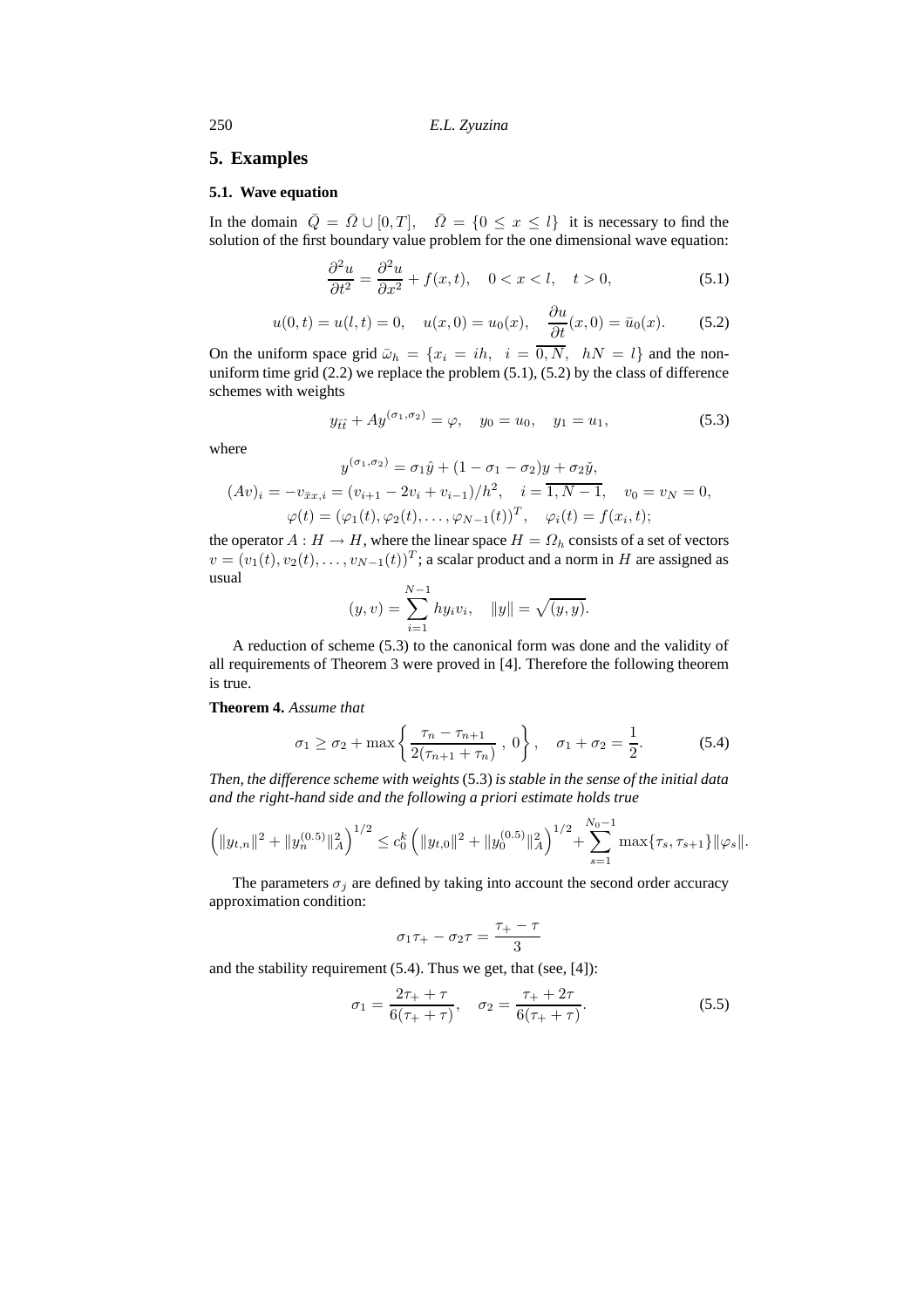#### **5.2. Numerical experiment**

The accuracy of the proposed scheme (5.3), (5.5) was examined in numerous tests. The obtained results were compared with results obtained by using classical schemes for numerical solution of differential problem (5.1), (5.2) on uniform and non-uniform grids in time. Numerical experiment was undertaken in the domain  $\overline{\Omega} = [0, 1], t \in [0, 1]$ . The exact solution is given as

$$
u(x,t) = \sin\left(\frac{\pi x}{l}\right)\sin\left(\frac{\pi t}{l}\right) + t^2(x^2 - lx), \quad l = 1.
$$

In order to check the second order of approximation and convergence of difference scheme (5.3), (5.5), the initial boundary-value problem was solved on the sequence of grids:  $\omega_h \times \omega_\tau$ ,  $\omega_{h/2} \times \omega_{\tau/2}$ ,  $\omega_{h/4} \times \omega_{\tau/4}$ , ... The non-uniform time grid  $\omega_\tau$ was built using the random-number generator. The remaining grids were obtained by dividing each time interval into two equal parts. Thus the number of points where  $\tau_j \neq \tau_{j+1}$  remains constant for all experiments. In this sense the applied time grids become close to the uniform grid.

The absolute error of solution  $y$  is given by

$$
z^N = \max_{(x,t)\in\omega_{h\tau}} |y(x,t) - u(x,t)|, \quad \omega_{h\tau} = \omega_h \times \omega_\tau.
$$

Since in real problems the exact solution is usually unknown, let us introduce the aposteriori error estimate of the solution  $y_{h\tau}$ , which can be obtained using the Runge estimator:

$$
D^{N} = \frac{1}{3} \max_{(x,t) \in \omega_{2(h\tau)}} |y_{h\tau}(x,t) - y_{2(h\tau)}(x,t)|.
$$

The second aposteriori estimate

$$
p^N = \log_2(D^{N/2}/D^N)
$$

gives the convergence order of the approximation  $y_{h\tau}$ . The results of the experiments for the time level t=1 are presented in Tab. 1.

**Table 1.** Convergence analysis for a test problem.

|       |  | $Nx \times Nt$ 20 $\times$ 20 40 $\times$ 40 80 $\times$ 80 160 $\times$ 160 320 $\times$ 320 640 $\times$ 640 |           |     |
|-------|--|----------------------------------------------------------------------------------------------------------------|-----------|-----|
| 2N    |  | $0.015670$ $0.004022$ $0.001017$ $0.000255$ $0.000064$ $0.000016$                                              |           |     |
| $D^N$ |  | 0.014482 0.003883 0.001001 0.000254 0.000064 0.000016                                                          |           |     |
| $p^N$ |  | 1.89914 1.95513 1.97902                                                                                        | - 1.98868 | 2.0 |